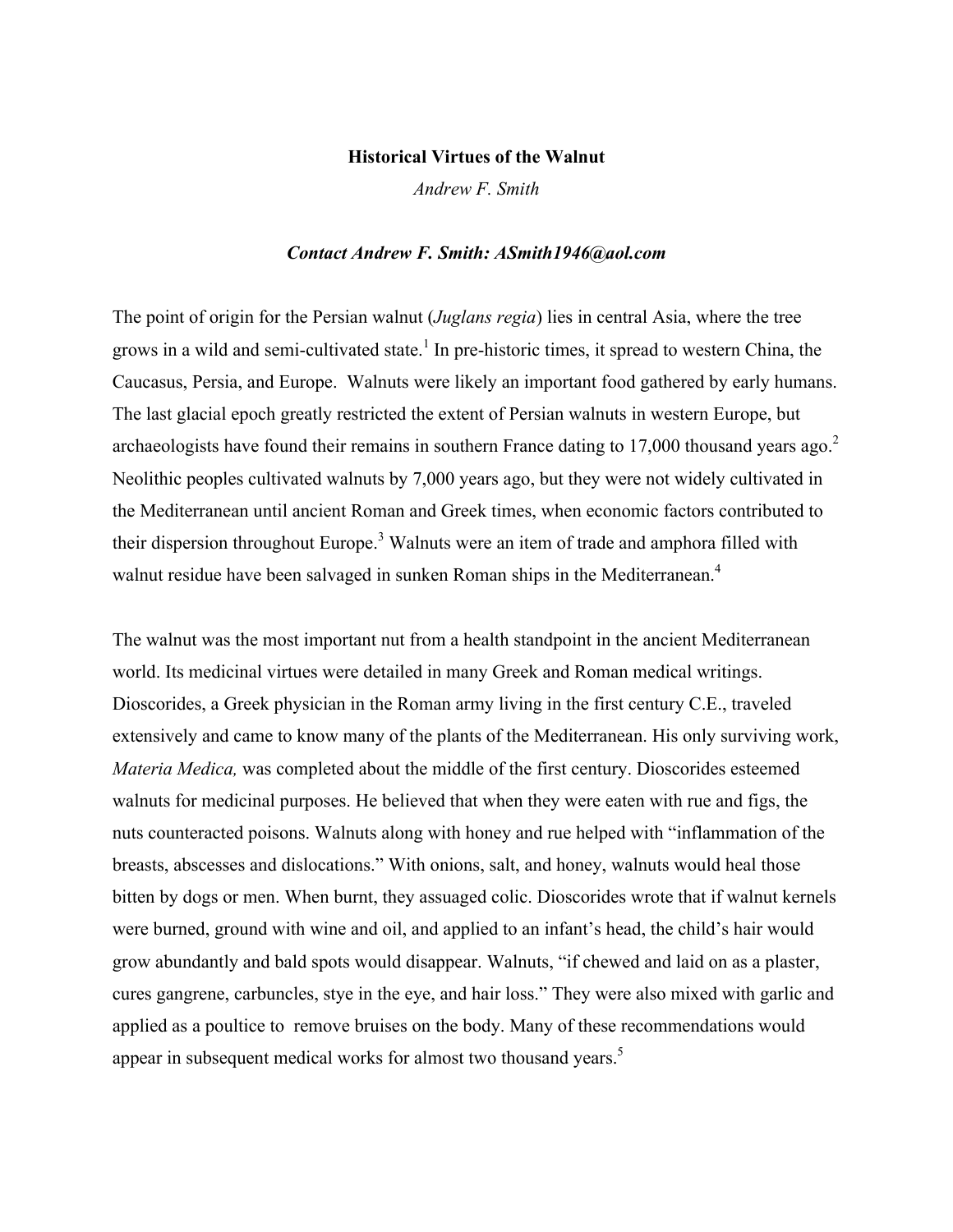Galen, a Greek physician, lived in Pergamum and Rome a century after Dioscorides, and many of his writings survive. He repeated many of Dioscorides's claims for the walnuts and observed that walnuts were both very oily and astringent, but hey were digestible and good for the stomach. Galen also recommended that they be combined with *garum* (a fermented fish sauce widely used as a condiment) to produce a laxative.<sup>6</sup>

Dioscorides and Galen both promoted versions of the "doctrine of signatures," which held that plants resembling various organs and features of the body made effective remedies for those parts of the body. The Greeks called walnuts *karyon,* or "head," probably because the shell resembles the human skull and the kernel bears a resemblance to the brain. The Romans thought walnuts looked more like testicles: They consecrated the walnut tree to Jupiter, the king of the Roman gods, and called the nuts "glands of Jupiter" (condensed to *juglans).* This gave rise to the walnut's scientific name, *Juglans regia*, literally, "royal nut of Jupiter."<sup>7</sup> For the Romans, the walnut's appearance suggested its use as an aphrodisiac—a notion that was regularly revived over succeeding millennia.

Pliny the Elder, the first century Roman author of *Natural History*, wrote extensively of the walnut. He claimed that the Greeks had received the tree originally from Persia. Pliny and other ancient writers described the wedding custom of having the groom scatter walnuts among the young people while they sang "obscene songs." Walnuts were used for dying wool, and Pliny had a special mixture, made with walnuts, that was intended to protect him "against all poisons for that day."8 He recommended walnuts as a breath freshener: When eaten after a dish containing onions, he wrote, walnuts "act as a corrective," and thus prevent the disagreeable smell.<sup>9</sup> Pliny died when Mt. Vesuvius erupted in 79 C.E.; in the ashes of Pompeii and Herculaneum were found the remains of carbonized walnuts and several wall paintings with walnuts $10$ 

The first-century C.E. Roman biographer Plutarch, on the other hand, reported that walnut trees were soporific, for they send "forth a heavy and drowsy spirit, which affects their heads who sleep beneath it."<sup>11</sup> While there is no evidence that the tree produces any sort of "drowsy spirit," scientists have determined that walnuts do contain melatonin, which regulates the sleep/wake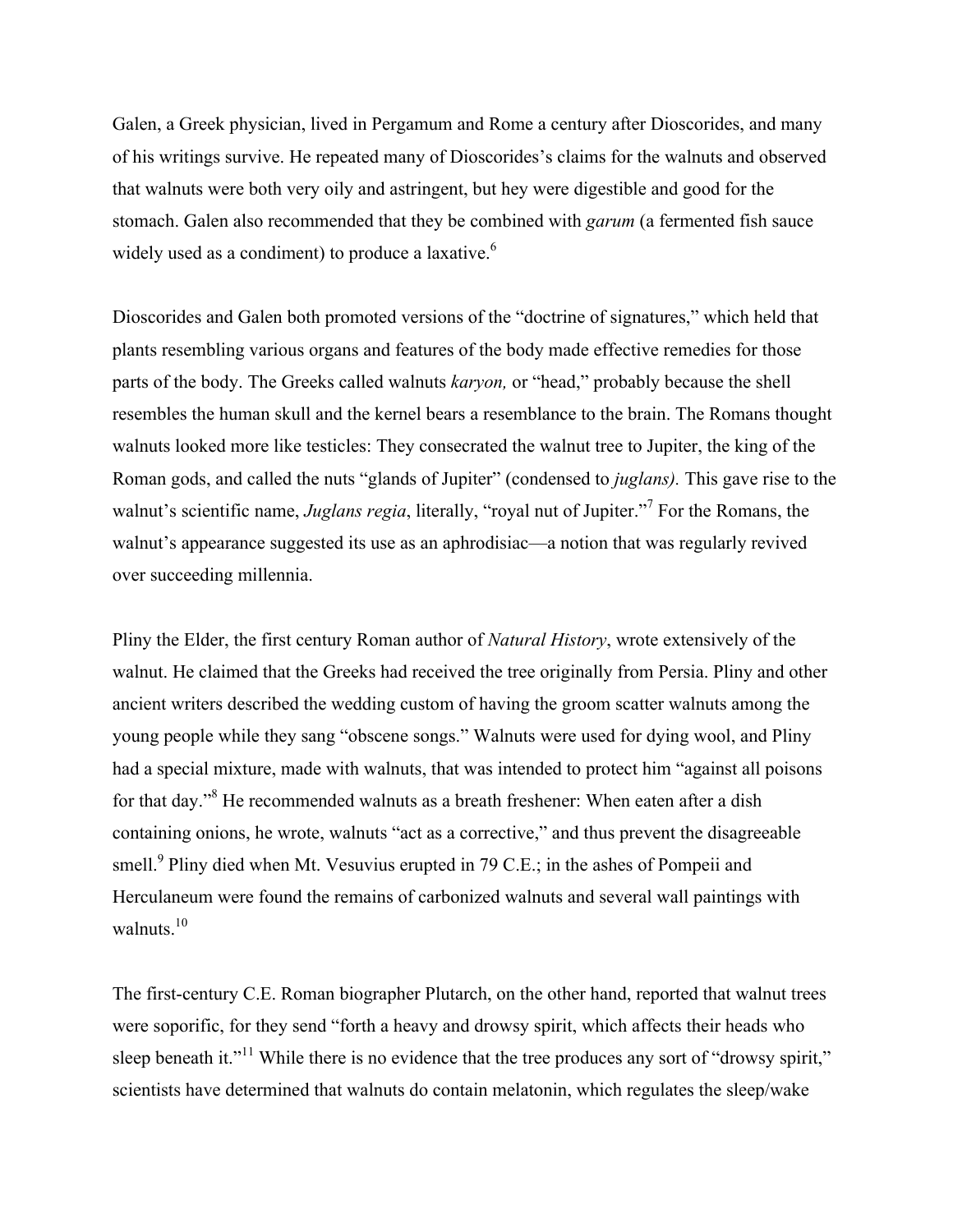cycle. Some researchers believe that eating foods rich in melatonin helps allay insomnia.

The wisdom of the ancient Greeks and Romans survived the downfall of the western Roman empire.12 The eleventh-century Persian physician Ibn Sīnā (Avicennia) included walnuts in his medical encyclopedia, *Canon of Medicine*. He repeated many of the statements made by Dioscorides and also offered recipes for candied walnuts to be served at banquets, and for a type of bread could be made from the nuts. Ripe walnuts, wrote Ibn Sīnā, could be preserved for long periods of time by coating them with sugar. $^{13}$ 

Walnut trees flourished throughout Europe during the Middle Ages. The famous medical school at Salerno, Italy, included walnuts in their regimen. The purported medicinal benefits of walnuts also appeared in many European medical treatises. A twelfth-century German medical handbook, for instance, touted walnuts as a cure for a number of ailments, including sexual impotence.<sup>14</sup>

## European Herbals

The Renaissance was a period of scientific ferment in Europe, particularly in the field of medicine. Herbalists, botanists, and physicians compiled their observations and beliefs in herbals—books containing descriptions of plants and their purported medicinal virtues. Renaissance herbals, modeled after ancient Greek and Roman manuscripts like those of Dioscorides and Galen, described the curative qualities of the walnut. The early-seventeenthcentury physician Daniel Sennert, for example, claimed that walnuts, ground up and combined with dates, raisins, egg yolks, and wine, could be employed as a plaster to heal carbuncles.<sup>15</sup> It may have been the carbuncle's resemblance to the walnut that inspired this treatment.

The sixteenth-century French physician Charles Estienne rejuvenated many of the ancient Roman and Greek beliefs concerning walnuts.<sup>16</sup> During the following century German physician Johannes Schröder offered this formula, somewhere between a medical prescription and a culinary recipe: perforate the walnut shells "and soak them 7 to 10 days in cold water, change the water daily, so they become sweet. Then cook until they soften. Then dry and add cinnamon, clove and some sugar or honey and cook to the right consistency." Schröder believed that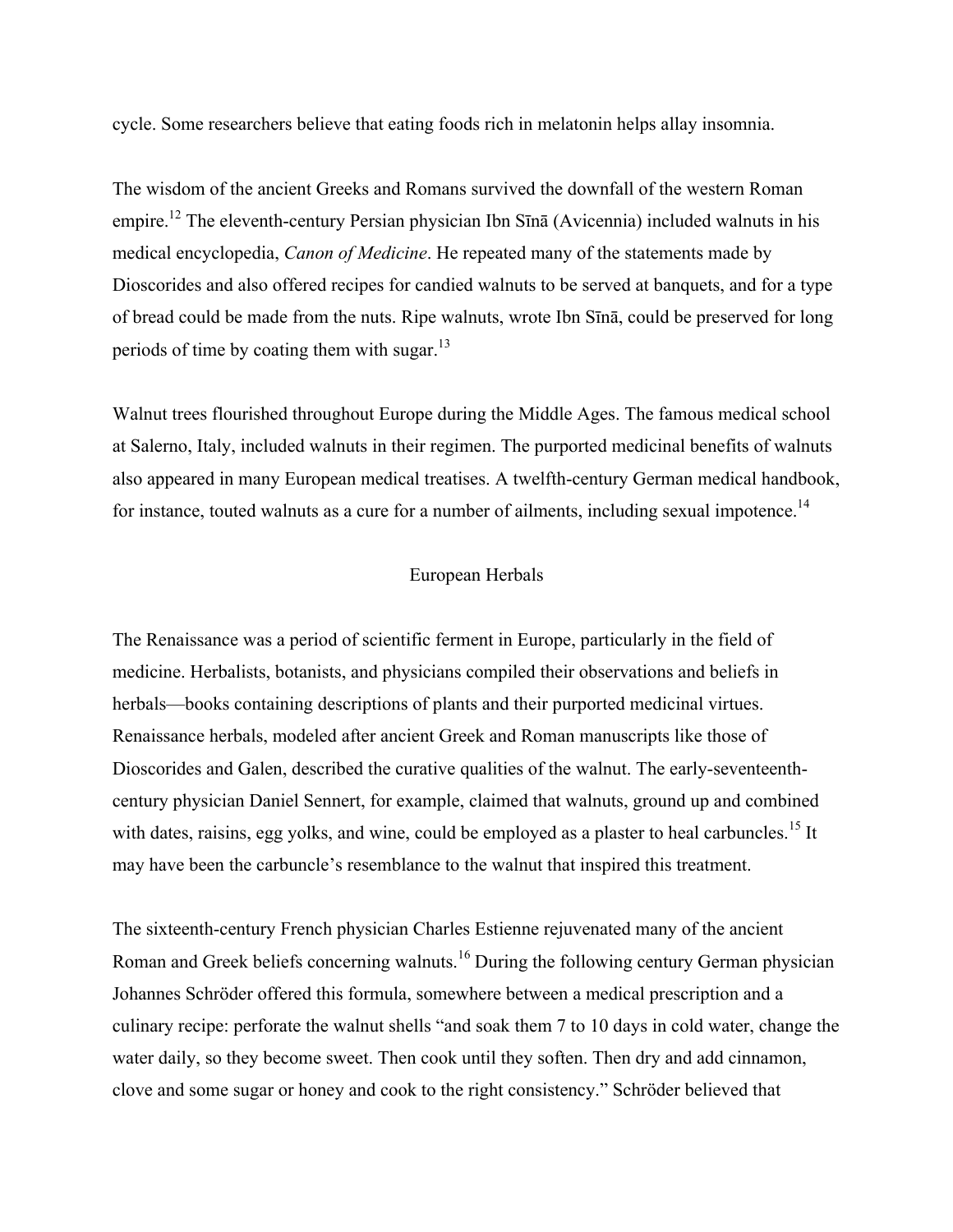candied walnuts aided digestion, which is why they were usually included among desserts.<sup>17</sup> The Bolognese herbalist Baldassare Pisanelli, in an early-seventeenth-century treatise on diet and health, pointed out that walnuts candied with sugar or honey were good "to use in cold weather to heat the stomach." He also reported that they "offer much nutrition, increase the brain, and cooked with honey heal an old cough, and roasted and eaten with pepper."<sup>18</sup>

The herbalist John Gerard proclaimed in 1597 that walnuts consumed with rue prevented "infection of the plague," which had devastated Europe for centuries.<sup>19</sup> When the plague hit England again in the mid-seventeenth century, walnuts (combined with other ingredients) were often recommended for those wishing to avoid "this pestillance."20 Another source recommended combining rue, salt, garlic, and a walnut to prevent the plague.<sup>21</sup> Ralph Austen, one of the authors of *A Treatise on Fruit-Trees* (1653)*,* verified this, writing that walnuts "distilled and drunk with vineger," were thought to be a "preservative against the Pestilence."<sup>22</sup>

The doctrine of signatures was revived and expanded in Europe during the Renaissance. It was popularized by Paracelsus, a sixteenth-century German/Swiss physician and botanist. The English naturalist William Coles began the task of systematically classifying the medicinal virtues of all plants according to the doctrine. When Coles examined the walnut he concluded that it had "the perfect Signature of the Head: The outer husk or green covering, represent the Pericranium, or outward skin of the skull." The salt made from husks or barks, were "exceeding good" for head wounds. Coles saw the kernel as having "the very figure of the Brain," making it "very profitable for the Brain." All one had to do was bruise and moisten the walnut with wine and place it in the appropriate spot: "on the Crown of the Head, it comforts the brain and head mightily."<sup>23</sup> While few other herbalists or physicians of the time believed that walnuts could cure maladies related to the head, Coles's comments about the nuts were cited in the nineteenth and twentieth centuries—usually in a mocking way, as absurd examples of the debunked doctrine of signatures.<sup>24</sup> Recent studies, however, have suggested that consuming walnuts might well improve cognitive functioning.<sup>25</sup>

Eighteenth century physicians did determine the walnut to be helpful in treating various medical problems; in fact, many of its ancient Greek and Roman medicinal virtues were revived. The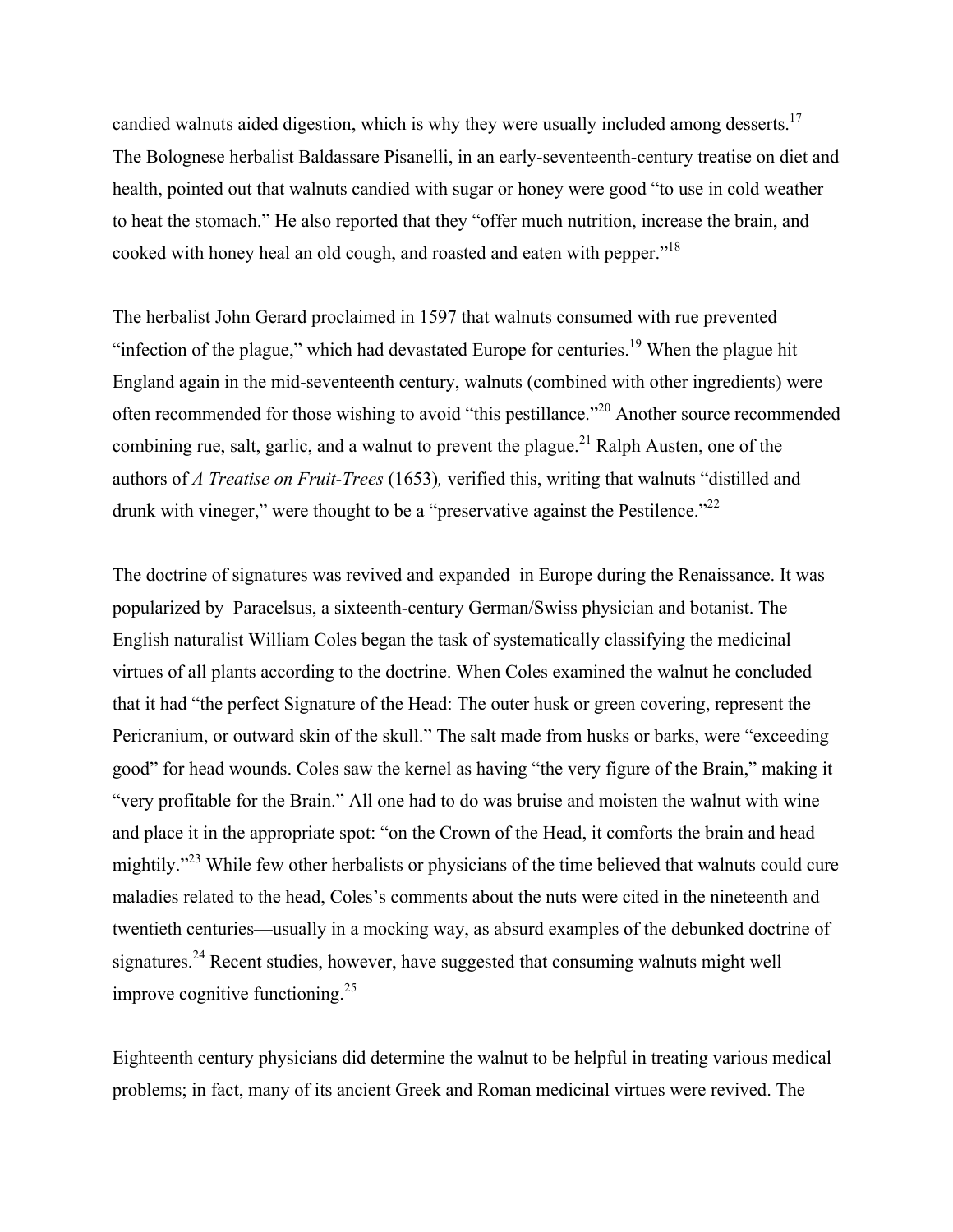English physician Robert James, in his *Pharmacopoeia Universalis*, noted that candied nuts were "gently emetic." The nuts were also used to cure colic and counteract diarrhea, and to prevent "contagious Distempers," while the tree's leaves were recommended for treating gout, ulcers, and even cancer. Walnuts even cured hiccups, "perhaps more effectually, than any other Medicine"—or so reported Robert James.<sup>26</sup>

# Culinary Enjoyment

From the earliest volumes published, cookbooks frequently gave medical advice. Thomas Dawson, the author of a sixteenth-century English cookery book, proclaimed that walnuts could be used to prevent bad breath caused by eating onions.<sup>27</sup> In the seventeenth century, cookbook authors shifted their focus from the medicinal benefits of the walnut to its culinary applications. Walnuts were readily available, cheap, and easily preserved, and during the eighteenth and nineteenth centuries they were incorporated into a vast array of recipes from salads, sauces, and soups to pickles, preserves, and pies. Among the more common uses were in salads—in combination with apples, bananas, cherries, chicken, cream cheese, dates, or pineapple culminating in the highly popular Waldorf Salad. Literally thousands of diverse recipes using walnuts or walnut products appeared in English and, later, American cookbooks.<sup>28</sup> Walnuts appeared in countless published recipes for breads, cakes, cookies, candies, and pastries. Formulas for unusual walnut-based alcoholic beverages, such as mead and wine, emerged in the eighteenth and nineteenth centuries.<sup>29</sup> One favorite way of preserving walnuts was to make ketchup from them. Recipes for walnut ketchup appeared in both British and American cookbooks up through the early twentieth century.<sup>30</sup> Walnut ketchup was, in turn, employed to flavor sauces for fish, meat, poultry, puddings, and savory pies.<sup>31</sup> Walnuts proved to be one of the most versatile ingredients in both the English and American larder. For the past halfmillennium, cooks and chefs in the western world have used walnuts and walnut product in every imaginable type of dish.

For more than two millennia, medical practitioners have known that the walnut has health-giving qualities; using contemporary theories, they surmised why this was so. But it would take twentieth- and twenty-first-century science to assess and analyze the nutritional assets and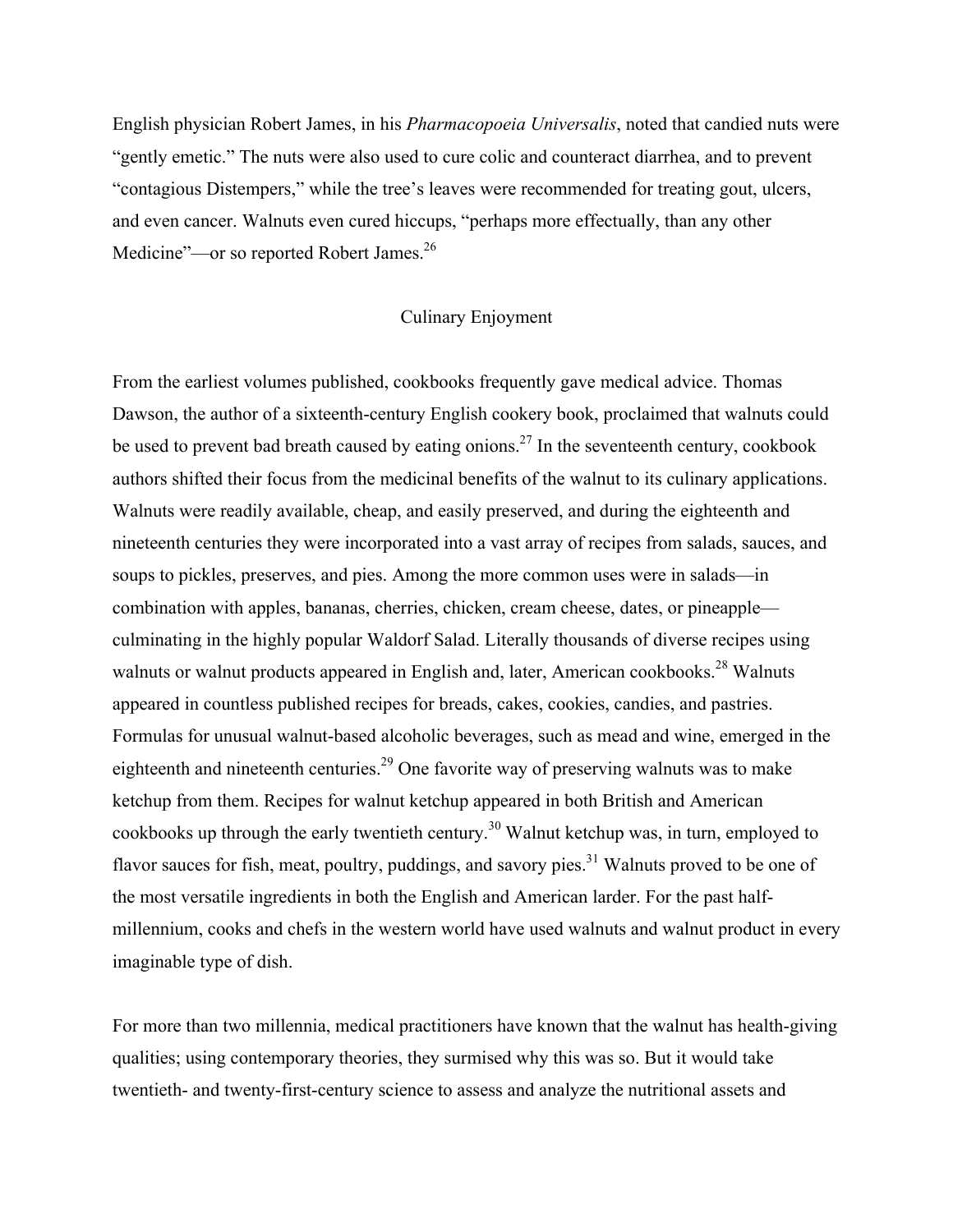medicinal benefits of the walnut—and they are many, including omega-3 fatty acids, antioxidants, fiber, and numerous vitamins and minerals. Researchers have shown the diverse benefits of the walnut through many clinical studies. Because of the strong evidence of the walnut's potential role in cardiovascular health, the U.S. Food and Drug Administration approved its first-ever qualified health claim for a whole food in March of 2004: "Supportive but not conclusive research shows that eating 1.5 ounces of walnuts per day, as part of a low saturated fat and low cholesterol diet, and not resulting in increased caloric intake, may reduce the risk of coronary heart disease." In addition to heart health, studies have shown walnut consumption to benefit people with diabetes and cancer, promote bone health, assist with weight management, improve cognitive performance, and counteract some effects of aging.

# Endnotes

1

3. Sytze Bottema, "The Holocene History of Walnut, Sweet Chestnut, Manna-ash and Plane Tree in the Eastern Mediterranean," in Jean-Marc Luce, ed., *Paysage et alimentation dans le monde grec* (Toulouse: Presses universitaires du Mirail, 2000), 35-6, 38, 41; Paul G. Bahn, "The French Pyrenees: An Economic Prehistory" (Ph.D. dissertation, University of Cambridge. 1979); Frank H. Lamb, *Book of the Broadleaf Trees; the Story and the Economic, Social, and Cultural Contribution of the Temperate Broad-leaved Trees and Forests of the World* (New York: W.W. Norton & Co., 1939), 182.

4. R. J. A. Wilson, "Archaeology in Sicily, 1982-8" (Archaeological Reports, No. 34 (1987- 1988): 149; see also http://www.archaeobotany.de/database.html.

<sup>1.</sup> Abhaya Dandekar, Chuck Leslie and Gale McGranahan, "Juglans regia Walnut," in Richard E. Litz, ed., *Biotechnology of Fruit and Nut Crops* (Cambridge, MA: CABI Pub., 2005): 307.

<sup>2.</sup> Edward Wilber Berry, *Notes on the Geological History of the Walnuts and Hickories* (Washington: Government Printing Office, 1914), 326; William Gilbert Chaloner, James D. Lawson, eds., *Evolution and Environment in the Late Silurian and Early Devonian* Proceedings of the Royal Society, May 2-3, 1984 (London: The Society; distributed by Scholium International, 1985), 62.

<sup>5.</sup> Pedanius Dioscorides, *De materia medica* (Lyons: Balthasar Arnolet, 1552), 134, translated by Ken Albala. Similar comments on the use of walnuts can be found in John Bostock and H. T. Riley, eds. *The Natural History of Pliny* (London: George Bell and Sons, 1890), vol. 4, 515; Charles Estienne [Richard Surflet, trans.], *Maison Rustique, or the Countrey Farme* (London: Adam Islip for John Bill, 1616), 384-7; Baldassare Pisanelli, *Trattato della natura de' cibi* (Venice: Domenico Imberti, 1611), 22-4, translated by Ken Albala; John Gerard, *The Herball or*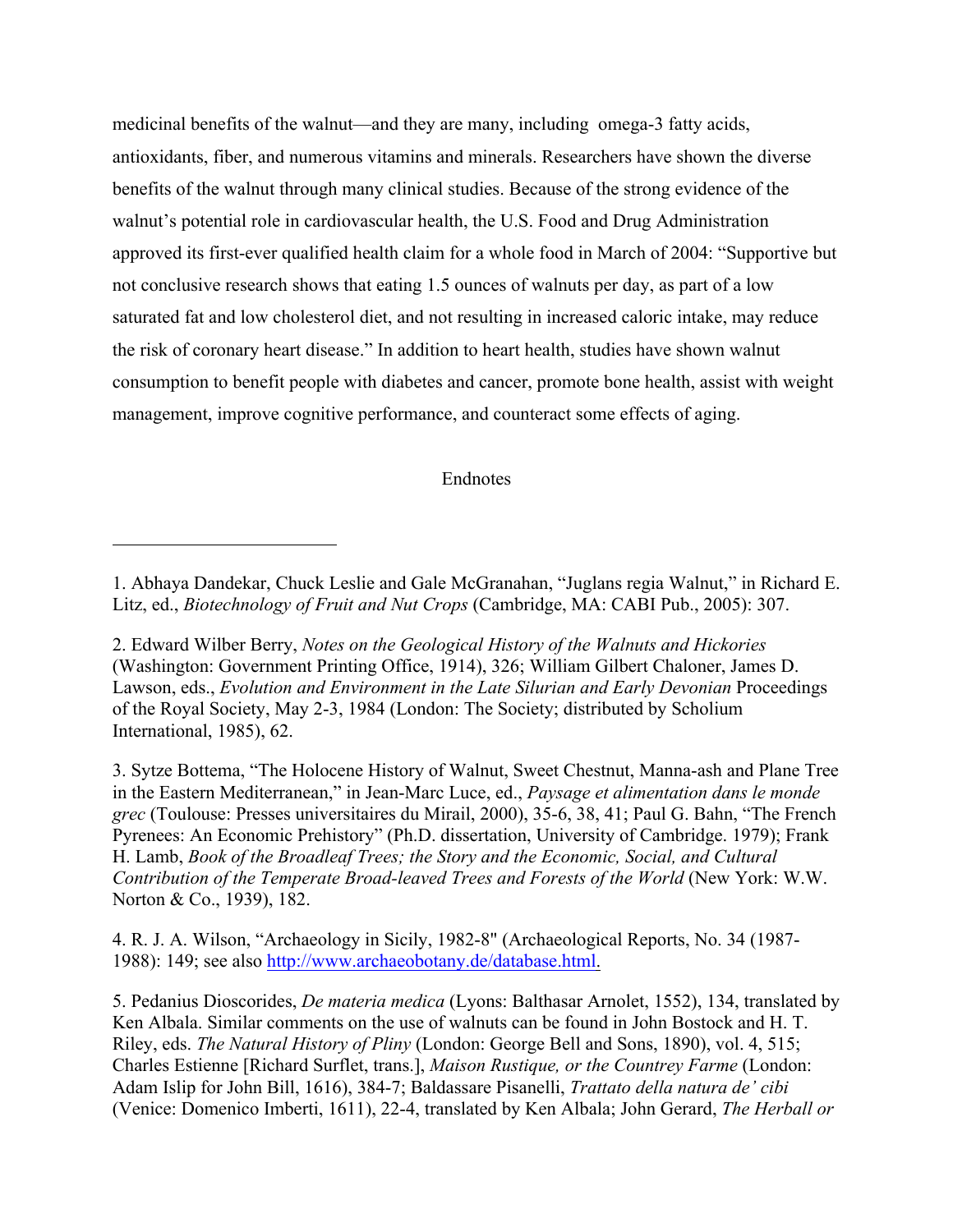<u>.</u> *Generall Historie of Plantes* (London: Printed for the Author, 1597), 250-1; William Turner, *New Herball* (London: Steven Mierdman, 1551-1562), Part 3, p. 70 ;Thomas Dawson, *The Good Huswifes Jewell 2 Parts* (London: London: Iohn Wolfe, 1587/97), 40; Mark Grant [trans. And ed.], *Galen: on Food and Diet* (New York: Routledge , 2000), 132.

6. Mark Grant [trans. And ed.], *Galen: on Food and Diet* (New York: Routledge, 2000), 132.

7. Stephen A. Barney [trans.] et al., *The Etymologies of Isidore of Seville* (New York: Cambridge University Press, 2006), 344.

8. John Bostock and H. T. Riley, eds., *The Natural History of Pliny* (London: George Bell and Sons, 1890), vol. 4, 515. The recipe was: "Take two dry walnut kernels, as many figs, of rue twenty leaves; stamp all these together into one mass, with a grain or corn of salt. Whoever accustoms himself to eat of this confection in a morning next his heart, there shall no poison hurt him that day." See Charles Owen, *An Essay Towards a Natural History of Serpents* (London: Printed for the author, 1742), 41.

9. John Bostock and H. T. Riley, eds., *The Natural History of Pliny* (London: George Bell and Sons, 1892), vol. 4, 514.

10. Wilhelmina Mary Feemster Jashemski and Frederick Gustav Meyer, eds., *The Natural History of Pompeii* (New York: Cambridge University Press, 2002), 117.

11. Plutarch [William Watson Goodwin, trans.], *Plutarch's Lives* (Boston: Little, Brown, and Co., 1874), vol. 3, p. 263.

12. Stephen A. Barney [trans.] et al., *The Etymologies of Isidore of Seville* (New York: Cambridge University Press, 2006), 344; Martin Levey [trans], *The Medical Formulary* (Madison: University of Wisconsin Press, 1966), 255.

13. Ibn Sīnā (Avicennia) *The Cannon of Medicine* Book 2, cap. 501.

14. Daniel Abrams, *Sexual Symbolism and Merkavah Speculation in Medieval Germany* (Tübingen: Mohr Siebeck, 1997), 47.

15. Daniel Sennert, *Opera,* Book III, (Lyon: Huguetan & Ravaud, 1650), 267, translated by Ken Albala.

16. Charles Estienne [Richard Surflet, trans.], *Maison Rustique, or the Countrey Farme* (London: Adam Islip for John Bill, 1616), 384-7.

17. Iohannes Schröder, *Pharmacopeoia Medico-Chymica* (Lyon: Philip Borde, 1665), 519, translated by Ken Albala.

18. Baldassare Pisanelli, *Trattato della natura de' cibi* (Venice: Domenico Imberti, 1611), 22-4, translated by Ken Albala.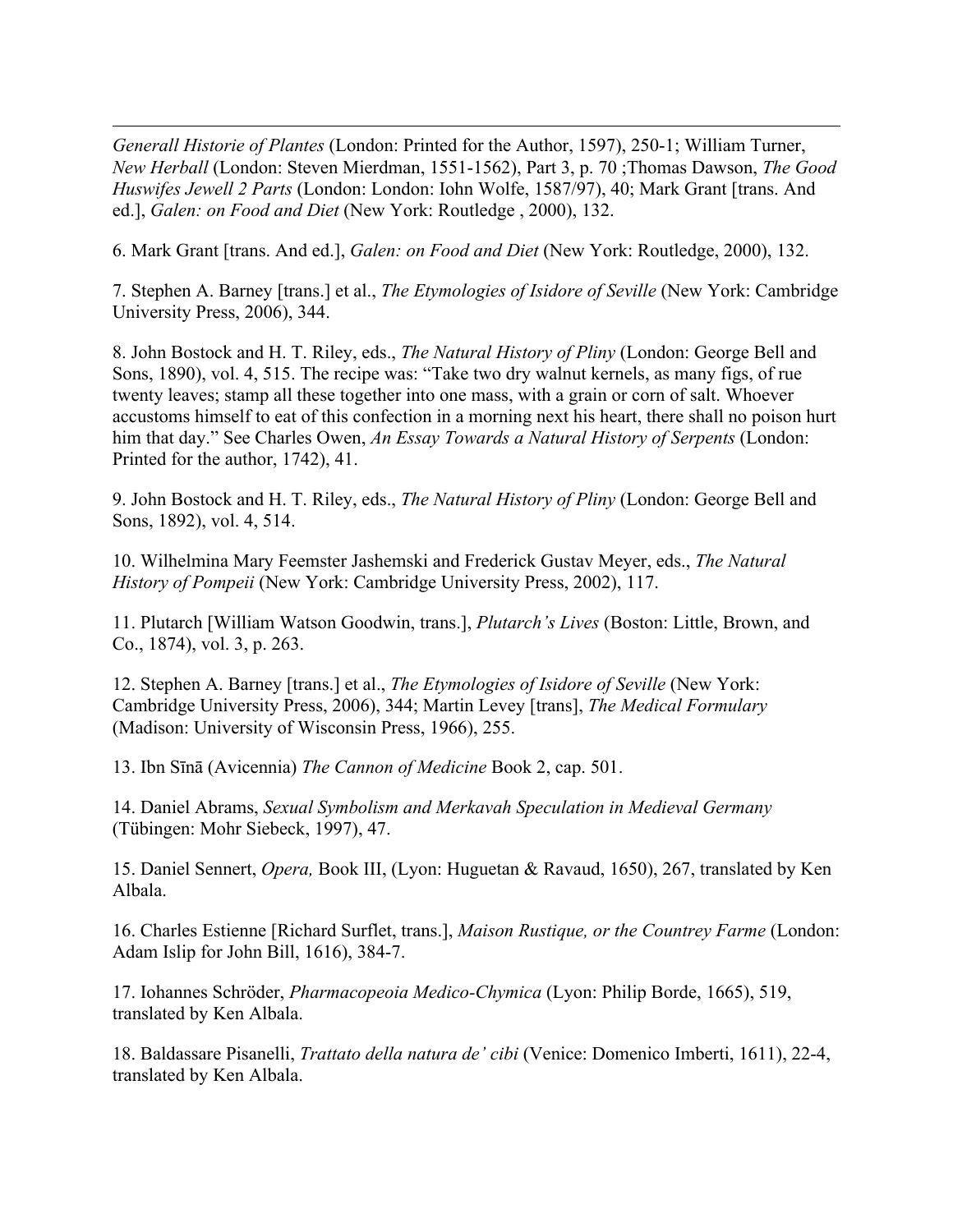19. John Gerard, *The Herball or Generall Historie of Plantes* (London: Printed for the Author, 1597), 250-1.

<u>.</u>

20. Pierre Drouet [T. Twyne, trans.], *A New Counsell against the Pestilence* (London: By Iohn Charlewood for Andrew Maunsell, 1578).

21. As quoted in Charles F. Mullett, *The Bubonic Plague and England: an Essay in the History of Preventive Medicine* (Lexington: University of Kentucky Press [1956]), 76.

22. Ralph Austen et al., *A Treatise on Fruit-Trees* (Oxford: Printed for Tho. Robinson, 1653).

23. William Coles, *Adam in Eden* (London: Printed by J. Streater for Nathaniel Brooke., 1657).

24. Robert Southey, *The Doctor, &c.* (London: Longman, Rees . . . , 1834), vol. 1, 244-5.

25. Lester Packer, *Micronutrients and Brain Health* (Boca Raton: CRC Press, 2009), 183-4.

26. Robert James, *Pharmacopoeia Universalis: Or, a New Universal English Dispensatory* (London: J. Hodges, 1747), 382.

27. Thomas Dawson, *The Good Huswifes Jewell 2 Parts* (London: London: Iohn Wolfe, 1587/97), 40.

28. Richard Briggs, *The New Art of Cookery* (London: G. G. J. and J. Robinson, 1788), 486.

29. For a walnut wine and mead recipes, see Raffald, Elizabeth, *The Experienced English Housewife* (Manchester: Printed by J. Harrop, for the author, 1769), 304, 312; Richard Briggs, *The New Art of Cookery* (London: G. G. J. and J. Robinson, 1788), 617.

30. Examples of British and American walnut recipes can be found in Elizabeth Raffald, *The Experienced English Housewife*, 2nd ed. (London: printed for the author and sold by R. Baldwin, 1771), 293; [Maria Eliza Rundell], *A New System of Domestic Cookery formed upon Principles of Economy* (London: John Murray, 1816), 184; Elizabeth Raper Grant [Bartle Grant, ed.], *The Receipt Book of Elizabeth Raper written 1756-1770* (Soho: The Nonesuch Press, 1924), 67; Richard Briggs, *The English Art of Cookery*, 3rd ed. (London: G. G. and J. Robinson, 1794), 510; Frederick Accum, *Culinary Chemistry* (London: R. Ackerman, 1821), 247; Eliza Acton, *Modern Cookery for Private Families* 10th ed. (London: Longman, Brown, Green and Longmans, 1850), 134-35; Marion Cabell Tyree, ed., *Housekeeping in Old Virginia* (Richmond: J. W. Randolph & English, 1878), 236-37; Chas. A. Shinkle, *American Commercial Methods of Manufacturing Pickles, Preserves, Canned Goods, etc*. (Baltimore: The Canning Trade, 1902), 23.

31. For instance see, Raffald, Elizabeth, *The Experienced English Housewife* (Manchester: Printed by J. Harrop, for the author, 1769), 16, 17, 19, 20, 22, 61, 62, 74,75, 82, 92, 97, 102, 112, 114, 117, 121, 195, 198, 317, 343; Richard Briggs, *The New Art of Cookery* (London: G. G. J.